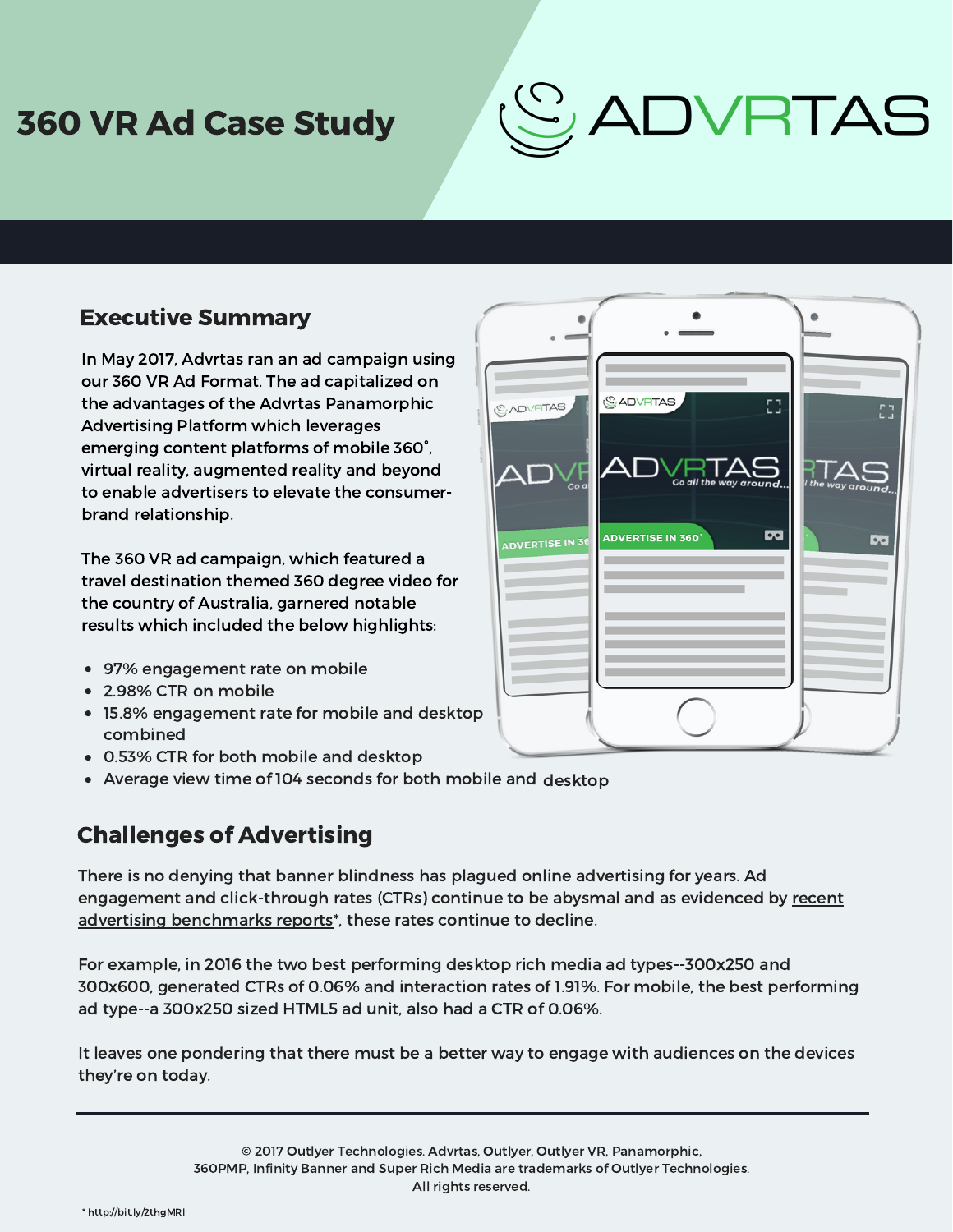## 360 VR Ad Case Study

## ADVRTAS

### How 360 VR Advertising Helped

The Advrtas travel themed ad campaign was available on both desktop and mobile. The 360 VR ad had a size of 300x250 and contained a 360 video with 2 CTAs (calls to action) laid on top of the video. One CTA was prominently displayed over the video and featured the destination logo with circularly rotating text prompting the user to click to visit the destination. The other CTA was also a logo and was featured in the upper left hand corner of the ad.

The 360 VR ad included attributes that are characteristic of Panamorphic Ads such as 1-touch VR mode, IAB compliancy, MRAID compliancy, and the ability to work on any device, any browser, and any platform. The ad was distributed via a combination of platforms which included One by AOL and DFP (DoubleClick for Publishers).

During the span in which the 360 VR ad campaign was run the ad generated performance results that significantly exceeded industry averages. CTRs were measured by how many times the CTAs



were clicked. Interaction rates, which in the 360 VR ad space are referred to as Engagement Rates, were especially notable. A hallmark of Panamorphic Ads is an entirely new set of data tracking that is unique to 360 VR ads. Some of the new metrics that were collected and only available with the advent of these new ad formats included the following:

- Device movement: any direction with device motion detection set at 50 degrees or greater
- On/Off Full Screen Mode
- Mouse Movement & Finger Drag
- Reorient Button
- On/Off Sound Button
- 360 & VR Mode Buttons
- Touch to Start the Ad
- Touch to Move the Ad